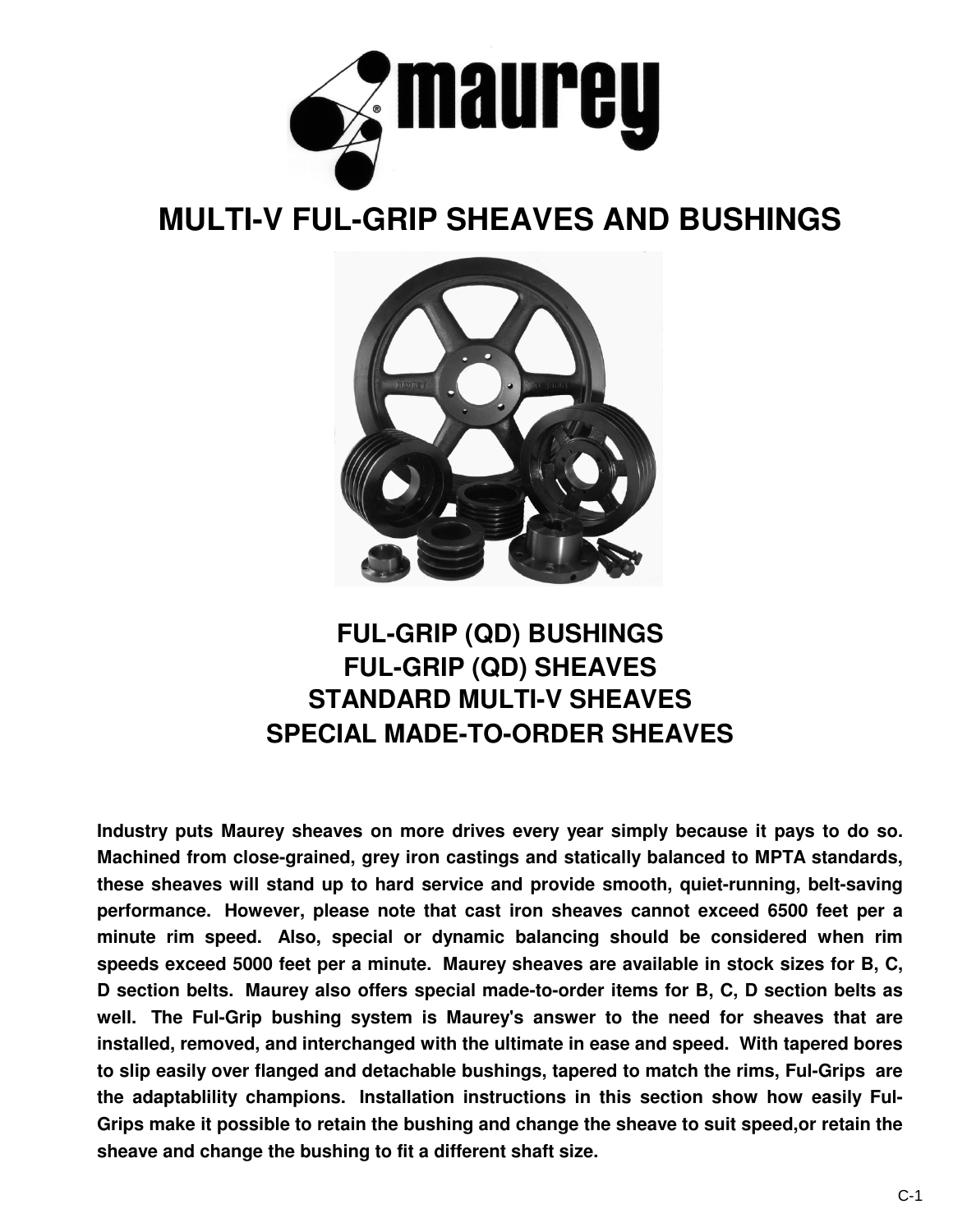

## **INSTALLATION AND REMOVAL OF QD SHEAVES**

### **INSTALLATION REMOVAL**

- 1. Make sure the bore of the sheave and the tapered cone 1. Loosen and remove cap screws. surface of the bushing are free of all the foreign sub-<br>
2. Insert cap screws in tapered removal holes and starting
- ures 1 and 2, whichever applies. With cap screws loosely next to motor, loosen cap screws and use a wedge inserted, the bushing remains fully expanded to assume between the bushing and the sheave. a sliding fit on the shaft. Note: When installing bushings 3. Remove sheave and bushing M thru S, locate the extra holes in the hub as far as possible from the bushing's saw cut in order to reduce the CAUTION: Excessive or unequal pressure on the jack possibility of bushing flange breakage. CAUTION:  $\underline{Do}$  screws can break the bushing flange not use lubricants on screw threads or tapered surfaces
- 3. With key on shaft, slide sheave assembly to its desired position with cap screw heads on outside. (Exception: Some shaft lengths may require the sheaves to be reversed with the cap screw heads to the inside - see
- 4. Line up the sheave assembly and tighten cap screws evenly and progressively to the torque value listed in the table. Never allow the sheave to be drawn in contact with the bushing flange. There should be a gap of 1/8" to 1/4" between the sheave hub and the bushing flange. If the gap is closed, the shaft is seriously undersize.
- 5. Tighten the set screw to hold the key securely on the shaft during operation.

CAUTION: When mounting a "FUL-GRIP" bushing, the tightening force of the screws is multiplied may times by the wedging action of the tapered surface. This action compresses the bushing for a snug fit on the shaft. If extreme screw tightening forceor lubricants are applied in mounting the "FUL-GRIP" bushing, bursting pressures will be created in the hub of the mounted sheave which may cause it to crack.

Refer to the recommended torque ratings

- 
- stances such as paint, dirt, lubricants, etc. Do not use with bolt farthest from sawnut on bushing, tighten evenly lubricants on installation. and progressively until sheave is loose on bushing. If 2. Assemble bushings and sheave as shown above in Fig- sheaves in Figure 2 are installed with cap screw heads
	-

| י טגוטויו טוויט וטפטיט וויטענאט אוייז אסטוט וויט           |                |               |          |          |
|------------------------------------------------------------|----------------|---------------|----------|----------|
| Figure 2.)                                                 |                | Wrench        | Wrench   | Wrench   |
| Line up the sheave assembly and tighten cap screws         | <b>Bushing</b> | <b>Torque</b> | Length   | Pull     |
| evenly and progressively to the torque value listed in the |                | $(In-Lbs)$    | (Inches) | (Pounds) |
| table. Never allow the sheave to be drawn in contact with  | JA             | 60            | 4        | 15       |
| the bushing flange. There should be a gap of 1/8" to 1/4"  | <b>SH</b>      | 108           | 4        | 27       |
| between the sheave hub and the bushing flange. If the gap  | <b>SDS</b>     | 108           | 4        | 27       |
| is closed, the shaft is seriously undersize.               | <b>SDS</b>     | 108           | 4        | 27       |
| Tighten the set screw to hold the key securely on the      | <b>SK</b>      | 180           | 6        | 30       |
| shaft during operation.                                    |                |               |          |          |
|                                                            | SF             | 360           | 6        | 60       |
| ITION: When mounting a "FUL-GRIP" bushing, the             | Е              | 720           | 12       | 60       |
| ening force of the screws is multiplied may times by       |                | 900           | 12       | 75       |
| wedging action of the tapered surface. This action         | J              | 1620          | 12       | 135      |
| presses the bushing for a snug fit on the shaft. If        | M              | 2700          | 15       | 180      |
| eme screw tightening forceor lubricants are applied in     |                |               |          |          |
| nting the "FUL-GRIP" bushing, bursting pressures will      | N              | 3600          | 15       | 240      |
| reated in the hub of the mounted sheave which may          | P              | 5400          | 18       | 300      |
|                                                            |                |               |          |          |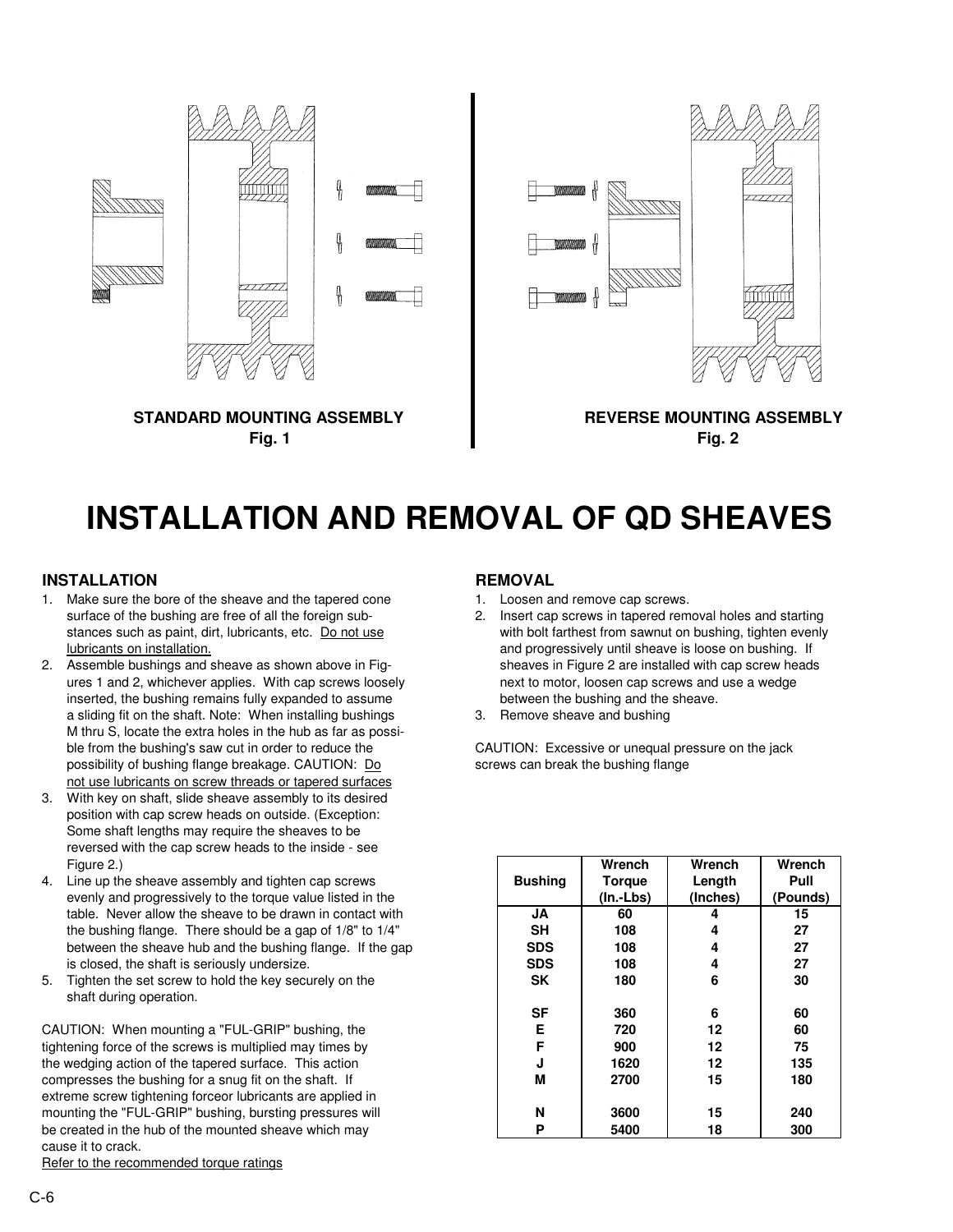

# **A-B stock sheave dimensions conventional v-belt drives**



Figure Following Letter in Column Headed "TYPE" in Table Below Indicates Sheave Construction 1 - Solid, No Web. 2 - Web. 3 - Arms

|                | <b>DATUM</b>    |              |                |              |                                  | 1 GROOVE                 |               |                          |              |                     | 2 GROOVE       |              |                                  |                        |              |                                           |                  |                         |
|----------------|-----------------|--------------|----------------|--------------|----------------------------------|--------------------------|---------------|--------------------------|--------------|---------------------|----------------|--------------|----------------------------------|------------------------|--------------|-------------------------------------------|------------------|-------------------------|
| O.D.           | <b>DIAMETER</b> |              |                |              |                                  |                          | $F = 7/8$ & 1 |                          |              |                     |                |              |                                  | $F = 1 - 3/4$          |              |                                           |                  |                         |
|                | Α               | B            | <b>PART</b>    |              |                                  |                          |               |                          |              | WT.                 | <b>PART</b>    |              |                                  |                        |              |                                           |                  |                         |
|                | <b>BELTS</b>    | <b>BELTS</b> | <b>NUMBER</b>  | E*           |                                  | <b>TYPE BUSH</b>         | Κ             | Г                        | $M^*$        | <b>LBS</b>          | <b>NUMBER</b>  | E*           |                                  | <b>TYPE BUSH.</b>      | Κ            | L                                         | M*               | WT.                     |
| 3.75           | 3.0             | 3.4          | 1B3.4          | 7/16         | D <sub>1</sub>                   | <b>SH</b>                | 1/16          | $1 - 1/4$<br>$1 - 1/4$   | 1/16         | $\overline{c}$      | 2B3.4          | $\mathbf{1}$ | E <sub>1</sub>                   | <b>SH</b>              | $\Omega$     | $1 - 1/4$                                 | $\overline{1/2}$ | 3                       |
| 3.95<br>4.15   | 3.2<br>3.4      | 3.6<br>3.8   | 1B3.6<br>1B3.8 | 7/16<br>7/16 | D <sub>1</sub><br>D <sub>1</sub> | <b>SH</b><br><b>SH</b>   | 1/16<br>1/16  | $1 - 1/4$                | 1/16<br>1/16 | $\overline{c}$<br>3 | 2B3.6<br>2B3.8 | 5/16<br>5/16 | D <sub>1</sub><br>D <sub>1</sub> | <b>SH</b><br><b>SH</b> | 3/16<br>3/16 | $1 - 1/4$<br>$1 - 1/4$                    | 13/16<br>13/16   | $\overline{\mathbf{4}}$ |
| 4.35           | 3.6             | 4.0          | 1B4.0          | 3/16         | C <sub>1</sub>                   | <b>SH</b>                | 5/16          | $1 - 1/4$                | 3/16         | 3                   | 2B4.0          | 3/16         | A1                               | <b>SH</b>              | 11/16        | $1 - 1/4$                                 | 5/16             | 4<br>5                  |
| 4.55           | 3.8             | 4.2          | 1B4.2          | 3/16         | C <sub>1</sub>                   | <b>SH</b>                | 5/16          | $1 - 1/4$                | 3/16         | 3                   | 2B4.2          | 3/16         | A1                               | SH                     | 11/16        | $1 - 1/4$                                 | 5/16             | 5                       |
|                |                 |              |                |              |                                  |                          |               |                          |              |                     |                |              |                                  |                        |              |                                           |                  |                         |
| 4.75           | 4.0             | 4.4          | 1B4.4          | 3/16         | C <sub>1</sub>                   | <b>SH</b>                | 5/16          | $1 - 1/4$                | 3/16         | 3                   | 2B4.4          | 3/16         | A1                               | <b>SH</b>              | 11/16        | $1 - 1/4$                                 | 5/16             | 5                       |
| 4.95           | 4.2             | 4.6          | 1B4.6          | 1/4          | C <sub>1</sub>                   | <b>SDS</b>               | 5/16          | $1 - 5/16$               | 3/16         | 3                   | 2B4.6          | 1/8          | A <sub>1</sub>                   | <b>SDS</b>             | 11/16        | $1 - 5/16$                                | 5/16             | 5                       |
| 5.15           | 4.4             | 4.8          | 1B4.8          | 1/4          | C <sub>1</sub>                   | SDS                      | 5/16          | $1 - 5/16$               | 3/16         | 4                   | 2B4.8          | 1/8          | A <sub>1</sub>                   | SDS                    | 11/16        | $1 - 5/16$                                | 5/16             | 6                       |
| 5.35           | 4.6             | 5.0          | 1B5.0          | 1/4          | C <sub>1</sub>                   | <b>SDS</b>               | 5/16          | $1 - 5/16$               | 3/16         | 4                   | 2B5.0          | 1/8          | A <sub>1</sub>                   | SDS                    | 11/16        | $1 - 5/16$                                | 5/16             | 6                       |
| 5.55           | 4.8             | 5.2          | 1B5.2          | 1/4          | C <sub>1</sub>                   | <b>SDS</b>               | 5/16          | $1 - 5/16$               | 3/16         | 4                   | 2B5.2          | 1/8          | A <sub>1</sub>                   | SDS                    | 11/16        | $1 - 5/16$                                | 5/16             | $\overline{7}$          |
|                |                 |              |                |              |                                  |                          |               |                          |              |                     |                |              |                                  |                        |              |                                           |                  |                         |
| 5.75           | 5.0             | 5.4          | 1B5.4          | 1/4          | C <sub>2</sub>                   | <b>SDS</b>               | 5/16          | $1 - 5/16$               | 3/16         | 4                   | 2B5.4          | 1/8          | A <sub>1</sub>                   | SDS                    | 11/16        | $1 - 5/16$                                | 5/16             | $\overline{7}$          |
| 5.95           | 5.2             | 5.6          | 1B5.6          | 1/4          | C <sub>2</sub>                   | <b>SDS</b>               | 5/16          | $1 - 5/16$               | 3/16         | 4                   | 2B5.6          | 1/8          | A <sub>1</sub>                   | <b>SDS</b>             | 11/16        | $1 - 5/16$                                | 5/16             | 8                       |
| 6.15           | 5.4             | 5.8          | 1B5.8          | 1/4          | C <sub>2</sub>                   | SDS                      | 5/16          | $1 - 5/16$               | 3/16         | 5                   | 2B5.8          | 1/8          | A <sub>1</sub>                   | SDS                    | 11/16        | $1 - 5/16$                                | 5/16             | 8                       |
| 6.35           | 5.6             | 6.0          | 1B6.0          | 1/4          | C <sub>2</sub>                   | <b>SDS</b>               | 5/16          | $1 - 5/16$               | 3/16         | 5                   | 2B6.0          | 1/8          | A <sub>2</sub>                   | SDS                    | 11/16        | $1 - 5/16$                                | 5/16             | 8                       |
| 6.55           | 5.8             | 6.2          | 1B6.2          | 1/4          | C <sub>2</sub>                   | <b>SDS</b>               | 5/16          | $1 - 5/16$               | 3/16         | 5                   | 2B6.2          | 1/8          | A <sub>2</sub>                   | SDS                    | 11/16        | $1 - 5/16$                                | 5/16             | 8                       |
|                |                 |              |                |              |                                  |                          |               |                          |              |                     |                |              |                                  |                        |              |                                           |                  |                         |
| 6.75           | 6.0             | 6.4          | 1B6.4<br>1B6.6 | 1/4<br>1/4   | C <sub>2</sub><br>C <sub>2</sub> | <b>SDS</b><br><b>SDS</b> | 5/16<br>5/16  | $1 - 5/16$<br>$1 - 5/16$ | 3/16<br>3/16 | 5                   | 2B6.4<br>2B6.6 | 1/8<br>1/8   | A2<br>A <sub>2</sub>             | SDS<br>SDS             | 11/16        | 11/16 1-5/16<br>$1 - 5/16$                | 5/16<br>5/16     | 8                       |
| 6.95<br>7.15   | 6.2<br>6.4      | 6.6<br>6.8   | 1B6.8          | 1/4          | C <sub>2</sub>                   | <b>SDS</b>               | 5/16          | $1 - 5/16$               | 3/16         | 5<br>5              | 2B6.8          | 1/8          | A <sub>2</sub>                   | SDS                    | 11/16        | $1 - 5/16$                                | 5/16             | 8<br>9                  |
| 7.35           | 6.6             | 7.0          | 1B7.0          | 7/16         | D <sub>3</sub>                   | <b>SDS</b>               | 1/8           | $1 - 5/16$               | 1/8          | 5                   | 2B7.0          | 3/16         | D <sub>2</sub>                   | <b>SK</b>              | 7/16         | $1 - 7/8$                                 | 1/16             | 11                      |
| 7.75           | 6.8             | 7.4          | 1B7.4          | 7/16         | D <sub>3</sub>                   | <b>SDS</b>               | 1/8           | $1 - 5/16$               | 1/8          | 5                   | 2B7.4          | 3/16         | D <sub>2</sub>                   | SK                     | 7/16         | $1 - 7/8$                                 | 1/16             | 12                      |
|                |                 |              |                |              |                                  |                          |               |                          |              |                     |                |              |                                  |                        |              |                                           |                  |                         |
| 8.35           | 7.6             | 8.0          | 1B8.0          | 7/16         | D <sub>3</sub>                   | <b>SDS</b>               | 1/8           | $1 - 5/16$               | 1/8          | 5                   | 2B8.0          | 3/16         | D <sub>2</sub>                   | <b>SK</b>              | 7/16         | $1 - 7/8$                                 | 1/16             | 12                      |
| 8.95           | 8.2             | 8.6          | 1B8.6          | 7/16         | D <sub>3</sub>                   | <b>SDS</b>               | 1/8           | $1 - 5/16$               | 1/8          | 5                   | 2B8.6          | 3/16         | D <sub>3</sub>                   | SK                     | 7/16         | $1 - 7/8$                                 | 1/16             | 12                      |
| 9.75           | 9.0             | 9.4          | 1B9.4          | 7/16         | D <sub>3</sub>                   | <b>SDS</b>               | 1/8           | $1 - 5/16$               | 1/8          | 6                   | 2B9.4          | 3/16         | D <sub>3</sub>                   | SK                     | 7/16         | $1 - 7/8$                                 | 1/16             | 13                      |
| 11.35          | 10.6            | 11.0         | 1B11.0         | 7/16         | D <sub>3</sub>                   | <b>SDS</b>               | 1/8           | $1 - 5/16$               | 1/8          | 9                   | 2B11.0         | 3/16         | D <sub>3</sub>                   | SK                     | 7/16         | $1 - 7/8$                                 | 1/16             | 15                      |
| 12.75          | 12.0            | 12.4         | 1B12.4         | 7/16         | D <sub>3</sub>                   | SDS                      | 1/8           | $1 - 5/16$               | 1/8          | 9                   | 2B12.4         | 3/16         | D <sub>3</sub>                   | <b>SK</b>              | 7/16         | $1 - 7/8$                                 | 1/16             | 17                      |
|                |                 |              |                |              |                                  |                          |               |                          |              |                     |                |              |                                  |                        |              |                                           |                  |                         |
| 13.95          | 13.2            | 13.6         | 1B13.6         | 7/16         | D <sub>3</sub>                   | <b>SDS</b>               | 1/8           | $1 - 5/16$               | 1/8          | 11                  | 2B13.6         | 3/16         | D <sub>3</sub>                   | SK                     | 7/16         | $1 - 7/8$                                 | 1/16             | 20                      |
| 15.75          | 15.0            | 15.4         | 1B15.4         | 1/2          | C <sub>3</sub>                   | SK                       | 1/8           | $1 - 7/8$                | 3/8          | 13                  | 2B15.4         | 3/16         | D <sub>3</sub>                   | <b>SK</b>              | 7/16         | $1 - 7/8$                                 | 1/16             | 22                      |
| 16.35          | 15.6            | 16.0         | 1B16.0         | 1/2          | C <sub>3</sub>                   | SK                       | 1/8           | $1 - 7/8$                | 3/8          | 16                  | 2B16.0         | 3/16         | D <sub>3</sub>                   | SK                     | 7/16         | $1 - 7/8$                                 | 1/16             | 25                      |
| 18.75          | 18.0            | 18.4         | 1B18.4         | 1/2          | C <sub>3</sub>                   | SK                       | 1/8           | $1 - 7/8$                | 3/8          | 19                  | 2B18.4         | 3/16         | D <sub>3</sub>                   | SK                     | 7/16         | $1 - 7/8$                                 | 1/16             | 29                      |
| 20.35          | 19.6            | 20.0         | 1B20.0         | 1/2          | C <sub>3</sub>                   | <b>SK</b>                | 1/8           | $1 - 7/8$                | 3/8          | 25                  | 2B20.0         | 1/4          | C <sub>3</sub>                   | <b>SF</b>              | 1/8          | $\overline{2}$                            | $\Omega$         | 35                      |
|                | 24.6            | 25.0         |                |              |                                  |                          |               |                          |              |                     | 2B25.0         | 1/4          | C <sub>3</sub>                   | <b>SF</b>              | 1/8          |                                           | 0                |                         |
| 25.35<br>30.35 | 29.6            | 30.0         |                |              |                                  |                          |               |                          |              |                     | 2B30.0         | 1/4          | C <sub>3</sub>                   | <b>SF</b>              | 1/8          | $\overline{\mathbf{c}}$<br>$\overline{c}$ | 0                | 55<br>75                |
| 38.35          | 37.6            | 38.0         |                |              |                                  |                          |               |                          |              |                     | 2B38.0         | 1/4          | C <sub>3</sub>                   | <b>SF</b>              | 1/8          | $\overline{2}$                            | $\Omega$         | 95                      |
|                |                 |              |                |              |                                  |                          |               |                          |              |                     |                |              |                                  |                        |              |                                           |                  |                         |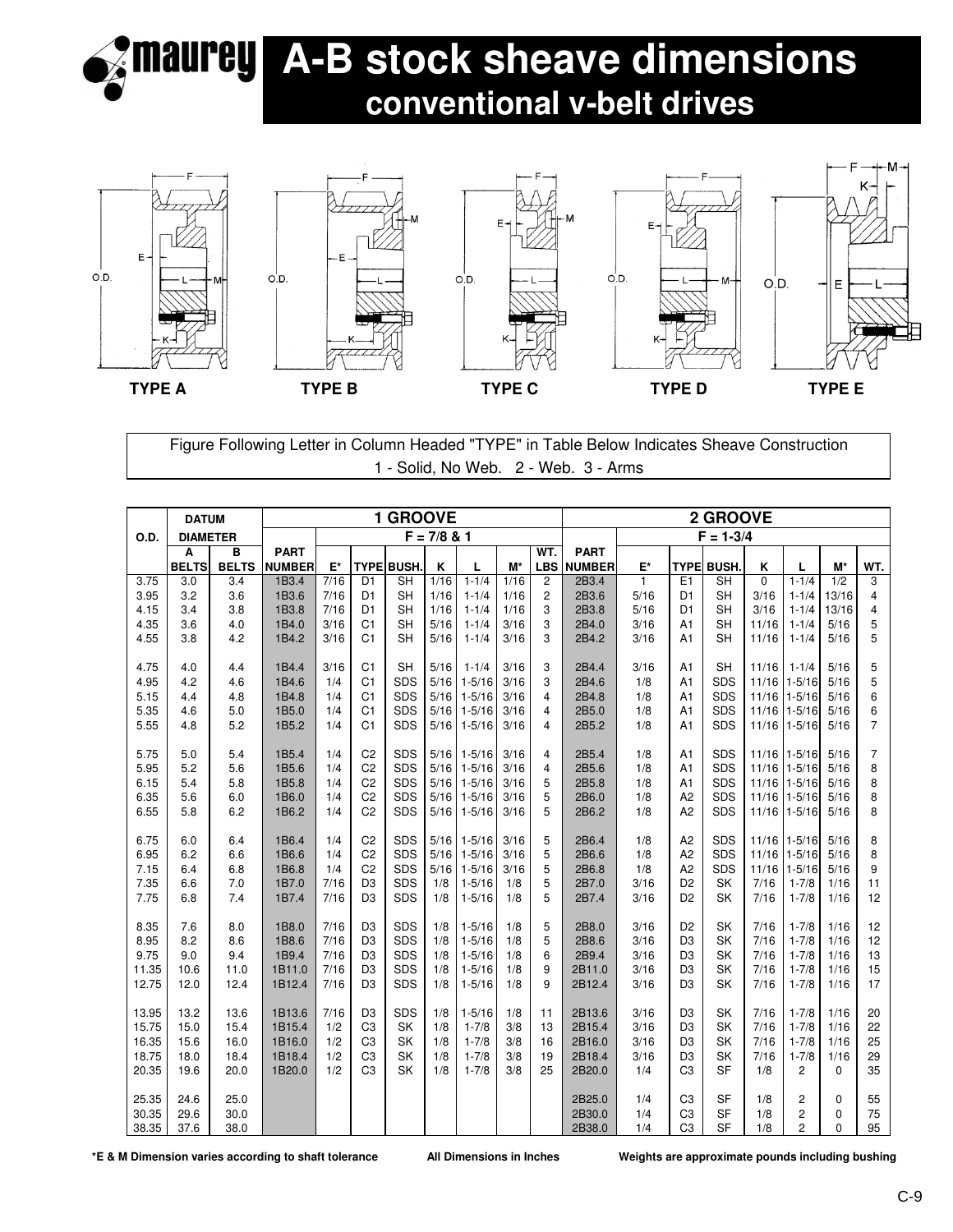



### Figure Following Letter in Column Headed "TYPE" in Table Below Indicates Sheave Construction 1 - Solid, No Web. 2 - Web. 3 - Arms

|              | 3 GROOVE<br><b>DATUM</b> |                 |                  |              |                                  |                                       |                  |                                      |                          |                         |                | <b>4 GROOVE</b>    |                      |                        |                           |                                        |                  |                     |  |  |
|--------------|--------------------------|-----------------|------------------|--------------|----------------------------------|---------------------------------------|------------------|--------------------------------------|--------------------------|-------------------------|----------------|--------------------|----------------------|------------------------|---------------------------|----------------------------------------|------------------|---------------------|--|--|
| O.D.         |                          | <b>DIAMETER</b> |                  |              |                                  |                                       | $F = 2 - 1/2$    |                                      |                          |                         |                |                    |                      | $F = 3-1/4$            |                           |                                        |                  |                     |  |  |
|              | A                        | B               | <b>PART</b>      |              |                                  |                                       |                  |                                      |                          | WT.                     | <b>PART</b>    |                    |                      |                        |                           |                                        |                  |                     |  |  |
|              | <b>BELTS</b>             | <b>BELTS</b>    | <b>NUMBER</b>    | $E^*$        |                                  | <b>TYPE BUSH</b>                      | K                | L                                    | $M^*$                    | <b>LBS</b>              | <b>NUMBER</b>  | $\mathsf{E}^\star$ |                      | <b>TYPE BUSH</b>       | K                         | L                                      | $M^*$            | WT.                 |  |  |
| 3.75         | 3.0<br>3.2               | 3.4             | 3B3.4            | $1 - 3/4$    | E1                               | $\overline{\mathsf{SH}}$<br><b>SH</b> | $\Omega$<br>3/16 | $1 - 1/4$                            | 1/2                      | $\overline{\mathbf{4}}$ | 4B3.4<br>4B3.6 | $2 - 5/16$         | E1<br>E1             | <b>SD</b><br><b>SD</b> | $\frac{1}{5}{16}$<br>5/16 | $1 - 13/16$                            | $\overline{7/8}$ | 6<br>$\overline{7}$ |  |  |
| 3.95<br>4.15 | 3.4                      | 3.6<br>3.8      | 3B3.6<br>3B3.8   | 5/16<br>5/16 | D <sub>1</sub><br>D <sub>1</sub> | <b>SH</b>                             | 3/16             | $1 - 1/4$<br>$1 - 1/4$               | $1 - 9/16$<br>$1 - 9/16$ | 5<br>5                  | 4B3.8          | $2 - 5/16$         | E1                   | SD                     | 5/16                      | $1 - 13/16$<br>$1 - 13/16$             | 7/8<br>7/8       | $\overline{7}$      |  |  |
| 4.35         | 3.6                      | 4.0             | 3B4.0            | 9/16         | A <sub>1</sub>                   | <b>SH</b>                             | $1 - 1/16$       | $1 - 1/4$                            | 11/16                    | 6                       | 4B4.0          | $2 - 5/16$<br>2    | E1                   | <b>SD</b>              | $\Omega$                  | $1 - 13/16$                            | 9/16             | 8                   |  |  |
| 4.55         | 3.8                      | 4.2             | 3B4.2            | 9/16         | A1                               | <b>SH</b>                             | $1 - 1/16$       | $1 - 1/4$                            | 11/16                    | 6                       | 4B4.2          | $\overline{2}$     | E1                   | <b>SD</b>              | $\Omega$                  | $1 - 13/16$                            | 9/16             | 8                   |  |  |
|              |                          |                 |                  |              |                                  |                                       |                  |                                      |                          |                         |                |                    |                      |                        |                           |                                        |                  |                     |  |  |
| 4.75         | 4.0                      | 4.4             | 3B4.4            | 9/16         | A <sub>1</sub>                   | <b>SH</b>                             | $1 - 1/16$       | $1 - 1/4$                            | 11/16                    | 6                       | 4B4.4          | $\overline{c}$     | E <sub>1</sub>       | <b>SD</b>              | $\Omega$                  | $1 - 13/16$                            | 9/16             | 8                   |  |  |
| 4.95         | 4.2                      | 4.6             | 3B4.6            | 1/2          | A1                               | <b>SD</b>                             |                  | $1-1/16$ 1-13/16                     | 3/16                     | 6                       | 4B4.6          | 3/4                | A1                   | <b>SD</b>              |                           | 1-5/16 1-13/16                         | 11/16            | 8                   |  |  |
| 5.15         | 4.4                      | 4.8             | 3B4.8            | 1/2          | A1                               | <b>SD</b>                             |                  | $1-1/16$ 1-13/16                     | 3/16                     | $\overline{7}$          | 4B4.8          | 3/4                | A <sub>1</sub>       | <b>SD</b>              |                           | 1-5/16 1-13/16                         | 11/16            | 8                   |  |  |
| 5.35         | 4.6                      | 5.0             | 3B5.0            | 1/2          | A <sub>1</sub>                   | <b>SD</b>                             |                  | $1-1/16$ 1-13/16                     | 3/16                     | 8                       | 4B5.0          | 3/4                | A1                   | <b>SD</b>              |                           | $1-5/16$ 1-13/16                       | 11/16            | 9                   |  |  |
| 5.55         | 4.8                      | 5.2             | 3B5.2            | 1/2          | A1                               | <b>SD</b>                             |                  | $1-1/16$ 1-13/16                     | 3/16                     | 8                       | 4B5.2          | 3/4                | A <sub>1</sub>       | <b>SD</b>              |                           | 1-5/16 1-13/16                         | 11/16            | 9                   |  |  |
|              |                          |                 |                  |              |                                  |                                       |                  |                                      |                          |                         |                |                    |                      |                        |                           |                                        |                  |                     |  |  |
| 5.75         | 5.0                      | 5.4             | 3B5.4            | 1/2          | A1                               | <b>SD</b>                             |                  | $1-1/16$ 1-13/16                     | 3/16                     | 9                       | 4B5.4          | 3/4                | A <sub>1</sub>       | SD                     |                           | 1-5/16 1-13/16                         | 11/16            | 10                  |  |  |
| 5.95         | 5.2                      | 5.6             | 3B5.6            | 1/2          | A1                               | <b>SD</b>                             |                  | $1-1/16$ 1-13/16                     | 3/16                     | 9                       | 4B5.6          | 3/4                | A1                   | <b>SD</b>              |                           | 1-5/16 1-13/16                         | 11/16            | 11                  |  |  |
| 6.15         | 5.4                      | 5.8             | 3B5.8            | 1/2          | A1                               | <b>SD</b>                             |                  | $1-1/16$ 1-13/16                     | 3/16                     | 10                      | 4B5.8          | 3/4                | A <sub>1</sub>       | <b>SD</b>              |                           | $1-5/16$ 1-13/16                       | 11/16            | 11                  |  |  |
| 6.35         | 5.6                      | 6.0             | 3B6.0            | 1/2          | A2                               | <b>SD</b>                             |                  | 1-1/16 1-13/16                       | 3/16                     | 10                      | 4B6.0          | 3/4                | A2                   | <b>SD</b>              |                           | 1-5/16 1-13/16                         | 11/16            | 12                  |  |  |
| 6.55         | 5.8                      | 6.2             | 3B6.2            | 1/2          | A2                               | <b>SD</b>                             |                  | $1-1/16$ 1-13/16                     | 3/16                     | 10                      | 4B6.2          | 3/4                | A2                   | SD                     |                           | 1-5/16 1-13/16                         | 11/16            | 12                  |  |  |
|              |                          |                 |                  |              |                                  |                                       |                  |                                      |                          |                         |                |                    |                      |                        |                           |                                        |                  |                     |  |  |
| 6.75         | 6.0<br>6.2               | 6.4             | 3B6.4<br>3B6.6   | 1/2<br>1/2   | A <sub>2</sub><br>A2             | <b>SD</b><br><b>SD</b>                |                  | $1-1/16$ 1-13/16<br>$1-1/16$ 1-13/16 | 3/16<br>3/16             | 11                      | 4B6.4<br>4B6.6 | 3/4<br>3/4         | A <sub>2</sub><br>A2 | SD<br><b>SD</b>        |                           | 1-5/16 1-13/16 11/16<br>1-5/16 1-13/16 | 11/16            | 12                  |  |  |
| 6.95<br>7.15 | 6.4                      | 6.6<br>6.8      | 3B6.8            | 1/2          | A <sub>2</sub>                   | <b>SD</b>                             |                  | $1-1/16$ 1-13/16                     | 3/16                     | 11<br>12                | 4B6.8          | 3/4                | A <sub>2</sub>       | SD                     |                           | 1-5/16 1-13/16                         | 11/16            | 13<br>13            |  |  |
| 7.35         | 6.6                      | 7.0             | 3B7.0            | 1/16         | A2                               | SK                                    | 11/16            | $1 - 7/8$                            | 9/16                     | 13                      | 4B7.0          | 3/8                | A2                   | SK                     | 1                         | $1 - 7/8$                              | $\mathbf{1}$     | 15                  |  |  |
| 7.75         | 6.8                      | 7.4             | 3B7.4            | 1/16         | A <sub>2</sub>                   | SK                                    | 11/16            | $1 - 7/8$                            | 9/16                     | 14                      | 4B7.4          | 3/8                | A <sub>2</sub>       | SK                     | $\mathbf{1}$              | $1 - 7/8$                              | $\mathbf{1}$     | 17                  |  |  |
|              |                          |                 |                  |              |                                  |                                       |                  |                                      |                          |                         |                |                    |                      |                        |                           |                                        |                  |                     |  |  |
| 8.35         | 7.6                      | 8.0             | 3B8.0            | 1/16         | A2                               | <b>SK</b>                             | 11/16            | $1 - 7/8$                            | 9/16                     | 14                      | 4B8.0          | 3/8                | A2                   | SK                     | $\mathbf{1}$              | $1 - 7/8$                              | $\mathbf{1}$     | 17                  |  |  |
| 8.95         | 8.2                      | 8.6             | 3B8.6            | 1/16         | A <sub>3</sub>                   | SK                                    | 11/16            | $1 - 7/8$                            | 9/16                     | 15                      | 4B8.6          | 3/8                | A <sub>3</sub>       | SK                     | $\mathbf{1}$              | $1 - 7/8$                              | $\mathbf{1}$     | 17                  |  |  |
| 9.75         | 9.0                      | 9.4             | 3B9.4            | 1/16         | A <sub>3</sub>                   | SK                                    | 11/16            | $1 - 7/8$                            | 9/16                     | 16                      | 4B9.4          | 3/8                | A <sub>3</sub>       | SK                     | $\mathbf{1}$              | $1 - 7/8$                              | $\mathbf{1}$     | 18                  |  |  |
| 11.35        | 10.6                     | 11.0            | 3B11.0           | 1/16         | A <sub>3</sub>                   | SK                                    | 11/16            | $1 - 7/8$                            | 9/16                     | 20                      | 4B11.0         | 3/8                | A <sub>3</sub>       | SK                     | $\mathbf{1}$              | $1 - 7/8$                              | 1                | 21                  |  |  |
| 12.75        | 12.0                     | 12.4            | 3B12.4           | 1/16         | A <sub>3</sub>                   | <b>SK</b>                             | 11/16            | $1 - 7/8$                            | 9/16                     | 20                      | 4B12.4         | 3/8                | A <sub>3</sub>       | <b>SK</b>              | $\mathbf{1}$              | $1 - 7/8$                              | $\mathbf{1}$     | 25                  |  |  |
|              |                          |                 |                  |              |                                  |                                       |                  |                                      |                          |                         |                |                    |                      |                        |                           |                                        |                  |                     |  |  |
| 13.95        | 13.2                     | 13.6            | 3B13.6           | 1/16         | A <sub>3</sub>                   | SK                                    | 11/16            | $1 - 7/8$                            | 9/16                     | 24                      | 4B13.6         | 3/8                | A <sub>3</sub>       | SK                     | $\mathbf{1}$              | $1 - 7/8$                              | $\mathbf{1}$     | 27                  |  |  |
| 15.75        | 15.0                     | 15.4            | 3B15.4           | 1/16         | A <sub>3</sub>                   | SK                                    | 11/16            | $1 - 7/8$                            | 9/16                     | 29                      | 4B15.4         | 3/8                | A <sub>3</sub>       | <b>SF</b>              | 1                         | $\overline{c}$                         | 7/8              | 42                  |  |  |
| 16.35        | 15.6                     | 16.0            | 3B16.0           | 1/16         | A <sub>3</sub>                   | <b>SK</b>                             | 11/16            | $1 - 7/8$                            | 9/16                     | 32                      | 4B16.0         | 3/8                | A <sub>3</sub>       | <b>SF</b>              | $\mathbf{1}$              | $\overline{c}$                         | 7/8              | 41                  |  |  |
| 18.75        | 18.0                     | 18.4            | 3B18.4           | 1/16         | A <sub>3</sub>                   | SK                                    | 11/16            | $1 - 7/8$                            | 9/16                     | 35                      | 4B18.4         | 3/8                | A <sub>3</sub>       | <b>SF</b>              | 1                         | $\overline{2}$                         | 7/8              | 41                  |  |  |
| 20.35        | 19.6                     | 20.0            | 3B20.0           | $\mathbf 0$  | A <sub>3</sub>                   | <b>SF</b>                             | 5/8              | $\overline{c}$                       | 1/2                      | 44                      | 4B20.0         | 3/8                | A <sub>3</sub>       | <b>SF</b>              | $\mathbf{1}$              | $\overline{2}$                         | 7/8              | 55                  |  |  |
| 25.35        | 24.6                     | 25.0            |                  | $\Omega$     | A <sub>3</sub>                   | <b>SF</b>                             | 5/8              |                                      |                          | 67                      | 4B25.0         | 1/8                | A <sub>3</sub>       |                        |                           | $2 - 5/8$                              | 1/2              | 90                  |  |  |
| 30.35        | 29.6                     | 30.0            | 3B25.0<br>3B30.0 | $\Omega$     | A <sub>3</sub>                   | <b>SF</b>                             | 5/8              | 2<br>2                               | 1/2<br>1/2               | 81                      | 4B30.0         | 1/8                | A <sub>3</sub>       | Ε<br>Ε                 | 1<br>$\mathbf{1}$         | $2 - 5/8$                              | 1/2              | 104                 |  |  |
|              |                          |                 |                  |              |                                  |                                       |                  |                                      |                          |                         |                |                    |                      | E                      |                           |                                        |                  |                     |  |  |
| 38.35        | 37.6                     | 38.0            | 3B38.0           | 1/4          | D <sub>3</sub>                   | E                                     | 5/8              | $2 - 5/8$                            | 1/2                      | 122                     | 4B38.0         | 1/8                | A <sub>3</sub>       |                        | 1                         | $2 - 5/8$                              | 1/2              | 145                 |  |  |

**\*E & M Dimension varies according to shaft tolerance All Dimensions in Inches Weights are approximate pounds including bushing**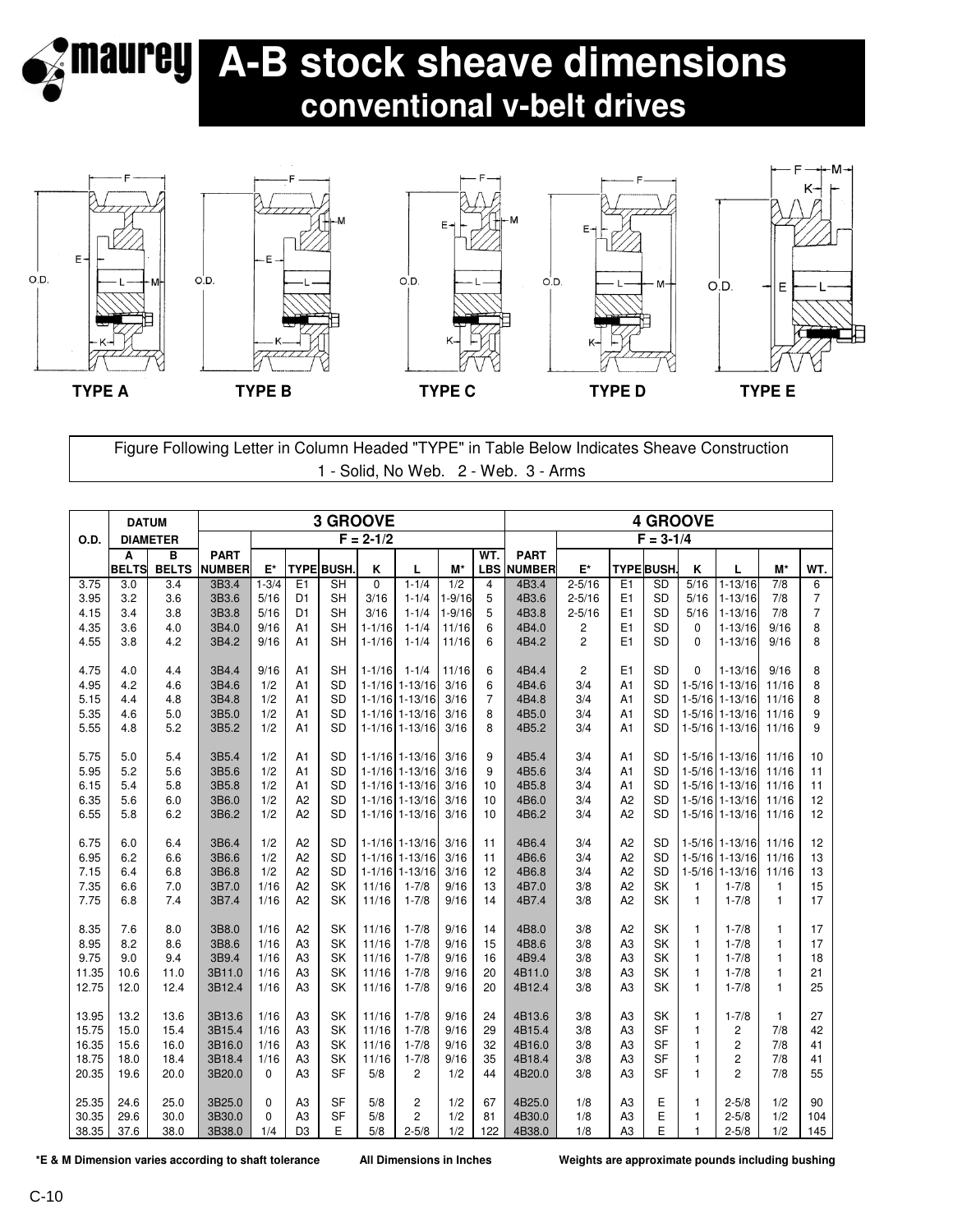### **A-B stock sheave dimensions** Iaurey  **conventional v-belt drives**



Figure Following Letter in Column Headed "TYPE" in Table Below Indicates Sheave Construction 1 - Solid, No Web. 2 - Web. 3 - Arms

|              | <b>5 GROOVE</b><br><b>DATUM</b> |                 |                |                         |                                  |                        |             |                            |              |                |                | <b>6 GROOVE</b>          |                      |                 |                     |                            |             |                     |  |  |  |
|--------------|---------------------------------|-----------------|----------------|-------------------------|----------------------------------|------------------------|-------------|----------------------------|--------------|----------------|----------------|--------------------------|----------------------|-----------------|---------------------|----------------------------|-------------|---------------------|--|--|--|
| O.D.         |                                 | <b>DIAMETER</b> |                |                         |                                  | $F = 4$                |             |                            |              |                |                |                          |                      | $F = 4 - 3/4$   |                     |                            |             |                     |  |  |  |
|              | A                               | в               | <b>PART</b>    |                         |                                  |                        |             |                            |              | WT.            | <b>PART</b>    |                          |                      |                 |                     |                            |             | WT.                 |  |  |  |
|              | <b>BELTS</b>                    | <b>BELTS</b>    | <b>NUMBER</b>  | E*                      |                                  | <b>TYPE BUSH</b>       | Κ           | L.                         | $M^*$        | <b>LBS</b>     | <b>NUMBER</b>  | $\mathsf{E}^\star$       | <b>TYPE</b>          | <b>BUSH.</b>    | K                   | г                          | $M^*$       | <b>LBS</b>          |  |  |  |
| 3.75         | 3.0                             | 3.4             | 5B3.4          | $3 - 1/16$              | E <sub>1</sub>                   | SD                     | 5/16        | $1 - 13/16$                | 7/8          | 6              | 6B3.4          | $1 - 13/16$              | E <sub>1</sub>       | <b>SD</b>       | $\overline{5/16}$   | $1 - 13/16$                | 7/8         | 6                   |  |  |  |
| 3.95         | 3.2                             | 3.6             | 5B3.6<br>5B3.8 | $3 - 1/16$              | E <sub>1</sub><br>E <sub>1</sub> | <b>SD</b><br><b>SD</b> | 5/16        | $1 - 13/16$<br>$1 - 13/16$ | 7/8          | $\overline{7}$ | 6B3.6<br>6B3.8 | $1 - 13/16$              | E1                   | <b>SD</b>       | 5/16                | $1 - 13/16$                | 7/8         | $\overline{7}$      |  |  |  |
| 4.15<br>4.35 | 3.4<br>3.6                      | 3.8<br>4.0      | 5B4.0          | $3 - 1/16$<br>$2 - 3/4$ | E <sub>1</sub>                   | SD                     | 5/16<br>0   | $1 - 13/16$                | 7/8<br>9/16  | 8<br>8         | 6B4.0          | $1 - 13/16$<br>$3 - 1/2$ | E1<br>E <sub>1</sub> | <b>SD</b><br>SD | 5/16<br>$\mathbf 0$ | $1 - 13/16$<br>$1 - 13/16$ | 7/8<br>9/16 | $\overline{7}$<br>8 |  |  |  |
| 4.55         | 3.8                             | 4.2             | 5B4.2          | $2 - 3/4$               | E <sub>1</sub>                   | <b>SD</b>              | $\mathbf 0$ | $1 - 13/16$                | 9/16         | 9              | 6B4.2          | $3 - 1/2$                | E1                   | SD              | $\Omega$            | $1 - 13/16$                | 9/16        | 9                   |  |  |  |
|              |                                 |                 |                |                         |                                  |                        |             |                            |              |                |                |                          |                      |                 |                     |                            |             |                     |  |  |  |
| 4.75         | 4.0                             | 4.4             | 5B4.4          | $2 - 3/4$               | E <sub>1</sub>                   | <b>SD</b>              | $\Omega$    | $1 - 13/16$                | 9/16         | 9              | 6B4.4          | $3 - 1/2$                | E1                   | <b>SD</b>       | $\Omega$            | $1 - 13/16$                | 9/16        | 10                  |  |  |  |
| 4.95         | 4.2                             | 4.6             | 5B4.6          | 3/4                     | A <sub>1</sub>                   | SD                     |             | 1-5/16 1-13/16 1-7/16      |              | 9              | 6B4.6          | 3/4                      | A1                   | <b>SD</b>       |                     | 1-5/16 1-13/16 2-3/16      |             | 10                  |  |  |  |
| 5.15         | 4.4                             | 4.8             | 5B4.8          | 3/4                     | A <sub>1</sub>                   | <b>SD</b>              |             | 1-5/16 1-13/16 1-7/16      |              | 9              | 6B4.8          | 3/4                      | A1                   | <b>SD</b>       |                     | 1-5/16 1-13/16 2-3/16      |             | 11                  |  |  |  |
| 5.35         | 4.6                             | 5.0             | 5B5.0          | 3/4                     | A1                               | <b>SD</b>              |             | 1-5/16 1-13/16 1-7/16      |              | 10             | 6B5.0          | 3/4                      | A1                   | <b>SD</b>       |                     | 1-5/16 1-13/16 2-3/16      |             | 12                  |  |  |  |
| 5.55         | 4.8                             | 5.2             | 5B5.2          | 3/4                     | A <sub>1</sub>                   | <b>SD</b>              |             | 1-5/16 1-13/16 1-7/16      |              | 11             | 6B5.2          | 3/4                      | A1                   | <b>SD</b>       |                     | 1-5/16 1-13/16 2-3/16      |             | 13                  |  |  |  |
|              |                                 |                 |                |                         |                                  |                        |             |                            |              |                |                |                          |                      |                 |                     |                            |             |                     |  |  |  |
| 5.75         | 5.0                             | 5.4             | 5B5.4          | 11/16                   | A1                               | SK                     | $1 - 5/16$  | $1 - 7/8$                  | $1 - 7/16$   | 13             | 6B5.4          | 11/16                    | A1                   | <b>SK</b>       | $1 - 5/16$          | $1 - 7/8$                  | $2 - 3/16$  | 15                  |  |  |  |
| 5.95         | 5.2                             | 5.6             | 5B5.6          | 11/16                   | A <sub>1</sub>                   | SK                     | $1 - 5/16$  | $1 - 7/8$                  | $1 - 7/16$   | 14             | 6B5.6          | 11/16                    | A1                   | <b>SK</b>       | $1 - 5/16$          | $1 - 7/8$                  | $2 - 3/16$  | 16                  |  |  |  |
| 6.15         | 5.4                             | 5.8             | 5B5.8          | 11/16                   | A <sub>1</sub>                   | <b>SK</b>              | $1 - 5/16$  | $1 - 7/8$                  | $1 - 7/16$   | 15             | 6B5.8          | 11/16                    | A1                   | <b>SK</b>       | $1 - 5/16$          | $1 - 7/8$                  | $2 - 3/16$  | 16                  |  |  |  |
| 6.35         | 5.6                             | 6.0             | 5B6.0          | 11/16                   | A1                               | <b>SK</b>              | $1 - 5/16$  | $1 - 7/8$                  | $1 - 7/16$   | 12             | 6B6.0          | 11/16                    | A1                   | <b>SK</b>       | $1 - 5/16$          | $1 - 7/8$                  | $2 - 3/16$  | 13                  |  |  |  |
| 6.55         | 5.8                             | 6.2             | 5B6.2          | 11/16                   | A <sub>1</sub>                   | <b>SK</b>              | $1 - 5/16$  | $1 - 7/8$                  | $1 - 7/16$   | 13             | 6B6.2          | 11/16                    | A1                   | <b>SK</b>       | $1 - 5/16$          | $1 - 7/8$                  | $2 - 3/16$  | 15                  |  |  |  |
| 6.75         | 6.0                             | 6.4             | 5B6.4          | 11/16                   | A1                               | SK                     | $1 - 5/16$  | $1 - 7/8$                  | $1 - 7/16$   | 14             | 6B6.4          | 11/16                    | A1                   | <b>SK</b>       | $1 - 5/16$          | $1 - 7/8$                  | $2 - 3/16$  | 16                  |  |  |  |
| 6.95         | 6.2                             | 6.6             | 5B6.6          | 11/16                   | A <sub>1</sub>                   | <b>SK</b>              | $1 - 5/16$  | $1 - 7/8$                  | $1 - 7/16$   | 14             | 6B6.6          | 11/16                    | A <sub>1</sub>       | <b>SK</b>       | $1 - 5/16$          | $1 - 7/8$                  | $2 - 3/16$  | 16                  |  |  |  |
| 7.15         | 6.4                             | 6.8             | 5B6.8          | 11/16                   | A1                               | <b>SK</b>              | $1 - 5/16$  | $1 - 7/8$                  | $1 - 7/16$   | 16             | 6B6.8          | 11/16                    | A1                   | <b>SK</b>       | $1 - 5/16$          | $1 - 7/8$                  | $2 - 3/16$  | 17                  |  |  |  |
| 7.35         | 6.6                             | 7.0             | 5B7.0          | 11/16                   | A1                               | <b>SF</b>              | $1 - 5/16$  | $\overline{2}$             | $1 - 5/16$   | 18             | 6B7.0          | $1 - 1/16$               | A <sub>1</sub>       | <b>SF</b>       | $1 - 11/16$         | 2                          | $1 - 11/16$ | 19                  |  |  |  |
| 7.75         | 6.8                             | 7.4             | 5B7.4          | 11/16                   | A <sub>1</sub>                   | <b>SF</b>              | $1 - 5/16$  | $\overline{2}$             | $1 - 5/16$   | 19             | 6B7.4          | $1 - 1/16$               | A1                   | <b>SF</b>       | $1 - 11/16$         | $\overline{c}$             | $1 - 11/16$ | 20                  |  |  |  |
|              |                                 |                 |                |                         |                                  |                        |             |                            |              |                |                |                          |                      |                 |                     |                            |             |                     |  |  |  |
| 8.35         | 7.6                             | 8.0             | 5B8.0          | 11/16                   | A <sub>2</sub>                   | <b>SF</b>              | $1 - 5/16$  | $\overline{c}$             | $1 - 5/16$   | 19             | 6B8.0          | $1 - 1/16$               | A <sub>2</sub>       | <b>SF</b>       | $1 - 11/16$         | $\overline{c}$             | $1 - 11/16$ | 20                  |  |  |  |
| 8.95         | 8.2                             | 8.6             | 5B8.6          | 11/16                   | A3                               | <b>SF</b>              | $1 - 5/16$  | $\overline{2}$             | $1 - 5/16$   | 20             | 6B8.6          | $1 - 1/16$               | A <sub>3</sub>       | <b>SF</b>       | $1 - 11/16$         | $\overline{c}$             | $1 - 11/16$ | 22                  |  |  |  |
| 9.75         | 9.0                             | 9.4             | 5B9.4          | 11/16                   | A <sub>3</sub>                   | <b>SF</b>              | $1 - 5/16$  | $\overline{c}$             | $1 - 5/16$   | 23             | 6B9.4          | $1 - 1/16$               | A <sub>3</sub>       | <b>SF</b>       | $1 - 11/16$         | $\overline{c}$             | $1 - 11/16$ | 25                  |  |  |  |
| 11.35        | 10.6                            | 11.0            | 5B11.0         | 11/16                   | A <sub>3</sub>                   | <b>SF</b>              | $1 - 5/16$  | $\overline{c}$             | $1 - 5/16$   | 25             | 6B11.0         | $1 - 1/16$               | A <sub>3</sub>       | <b>SF</b>       | $1 - 11/16$         | 2                          | $1 - 11/16$ | 29                  |  |  |  |
| 12.75        | 12.0                            | 12.4            | 5B12.4         | 11/16                   | A3                               | <b>SF</b>              | $1 - 5/16$  | $\overline{2}$             | $1 - 5/16$   | 29             | 6B12.4         | $1 - 1/16$               | A <sub>3</sub>       | <b>SF</b>       | $1 - 11/16$         | $\overline{c}$             | $1 - 11/16$ | 33                  |  |  |  |
| 13.95        | 13.2                            | 13.6            | 5B13.6         | 11/16                   | A3                               | <b>SF</b>              | $1 - 5/16$  | $\overline{c}$             | $1 - 5/16$   | 35             | 6B13.6         | $1 - 1/16$               | A <sub>3</sub>       | <b>SF</b>       | $1 - 11/16$         | $\overline{c}$             | $1 - 11/16$ | 39                  |  |  |  |
| 15.75        | 15.0                            | 15.4            | 5B15.4         | 11/16                   | A <sub>3</sub>                   | <b>SF</b>              | $1 - 5/16$  | $\overline{c}$             | $1 - 5/16$   | 44             | 6B15.4         | $1 - 1/16$               | A <sub>3</sub>       | <b>SF</b>       | $1 - 11/16$         | 2                          | $1 - 11/16$ | 45                  |  |  |  |
| 16.35        | 15.6                            | 16.0            | 5B16.0         | 11/16                   | A <sub>3</sub>                   | <b>SF</b>              | $1 - 5/16$  | $\overline{2}$             | $1 - 5/16$   | 45             | 6B16.0         | $1 - 1/16$               | A <sub>3</sub>       | <b>SF</b>       | $1 - 11/16$         | $\overline{c}$             | $1 - 11/16$ | 53                  |  |  |  |
| 18.75        | 18.0                            | 18.4            | 5B18.4         | 11/16                   | A <sub>3</sub>                   | <b>SF</b>              | $1 - 5/16$  | $\overline{2}$             | $1 - 5/16$   | 47             | 6B18.4         | $1 - 1/16$               | A <sub>3</sub>       | <b>SF</b>       | $1 - 11/16$         | $\overline{c}$             | $1 - 11/16$ | 61                  |  |  |  |
| 20.35        | 19.6                            | 20.0            | 5B20.0         | 3/8                     | A <sub>3</sub>                   | E                      | $1 - 1/4$   | $2 - 5/8$                  | $\mathbf{1}$ | 68             | 6B20.0         | 1/2                      | A <sub>3</sub>       | Е               | $1 - 3/8$           | $\overline{2}$             | $1 - 5/8$   | 78                  |  |  |  |
|              |                                 |                 |                |                         |                                  |                        |             |                            |              |                |                |                          |                      |                 |                     |                            |             |                     |  |  |  |
| 25.35        | 24.6                            | 25.0            | 5B25.0         | 3/8                     | A <sub>3</sub>                   | Ε                      | $1 - 1/4$   | $2 - 5/8$                  | 1            | 98             | 6B25.0         | 1/2                      | A <sub>3</sub>       | E               | $1 - 3/8$           | 2                          | $1 - 5/8$   | 101                 |  |  |  |
| 30.35        | 29.6                            | 30.0            | 5B30.0         | 3/8                     | A <sub>3</sub>                   | E                      | $1 - 1/4$   | $2 - 5/8$                  | $\mathbf{1}$ | 123            | 6B30.0         | 1/2                      | A <sub>3</sub>       | E               | $1 - 3/8$           | $\overline{c}$             | $1 - 5/8$   | 131                 |  |  |  |
| 38.35        | 37.6                            | 38.0            | 5B38.0         | 3/8                     | A <sub>3</sub>                   | E                      | $1 - 1/4$   | $2 - 5/8$                  | $\mathbf{1}$ | 163            | 6B38.0         | 1/2                      | A <sub>3</sub>       | E               | $1 - 3/8$           | $2 - 5/8$                  | $1 - 5/8$   | 177                 |  |  |  |

**\*E & M Dimension varies according to shaft tolerance All Dimensions in Inches Weights are approximate pounds including bushing**